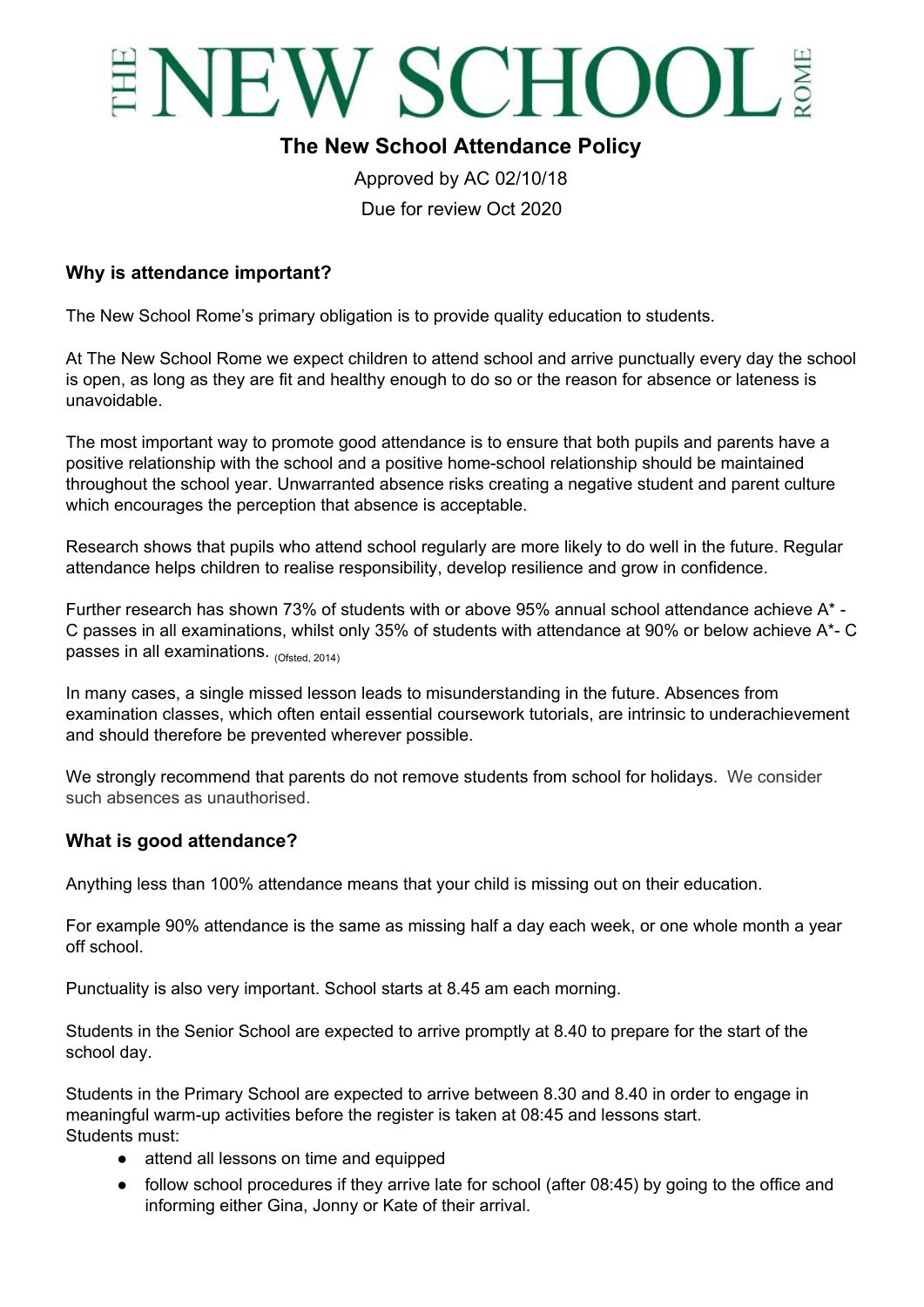### **If your child is absent**

If you know your child is going to be absent from school, you should:

- Call the school or email before 8.30, if your child is not able to attend through sickness or other valid reason for absence (e.g. emergency dentist appointment).
- Inform the school by note or email, at the earliest possible convenience if the absence is planned.
- Place a note in your child's planner to confirm the reason for absence on the day of their return.
- Avoid making non-emergency medical/dental appointments for their child during school hours.

Remember: If a student is absent due to illness for more than 5 days in a row, including Saturday and Sunday, a doctor's certificate is required that states that the student has recovered and is well enough to return to school.

The school will contact parents if they are in any doubts as to the whereabouts of a child, in accordance with Italian Law and our school Safeguarding Policy.

#### **Examples of Authorised absence:**

- 1-4 days illness (when informed by email/phone)
- More than 5 days illness (confirmed with doctors cert)
- A holiday or day off if agreed with the form tutor / class teacher that the trip has some educational value.
- A family emergency

#### **Examples of unauthorized absence:**

- When nothing has been communicated by the parent
- If the absence is for 5 or more days and a doctor's note has not been received.
- Holidays
- looking after brothers and sisters
- birthdays
- general trips, e.g. shopping

# **Consequences of regular absence or lateness**

Notification to parents is on the total number of absences in an academic year. Only the number of unauthorised absences will be taken into account if sanctions are being considered.

If the equivalent of 5 days (authorized and unauthorized) are missed during an academic year:

- Form tutor / class teacher talks to student and sends standard email to parents (see appendix 1) which will remind them of our policy and the reasons attendance is important.
- After 10 days absence a further email will be sent from The AC Chairperson
- After 15 days absence The AC Chairperson will call the parents in to discuss and establish the circumstances of the absences and to draw up an attendance agreement between parents, student and school.

If a student accrues 5 days of lateness

- Form tutor talks to student and sends standard email (see appendix 2) to parents which will remind them of our policy and the reasons that punctuality is important.
- After 10 days lateness a further email will be sent from The AC Chairperson
- After 15 days lateness The AC Chairperson will call the parents in. (Attendance/Punctuality agreement set up between parents, student and school).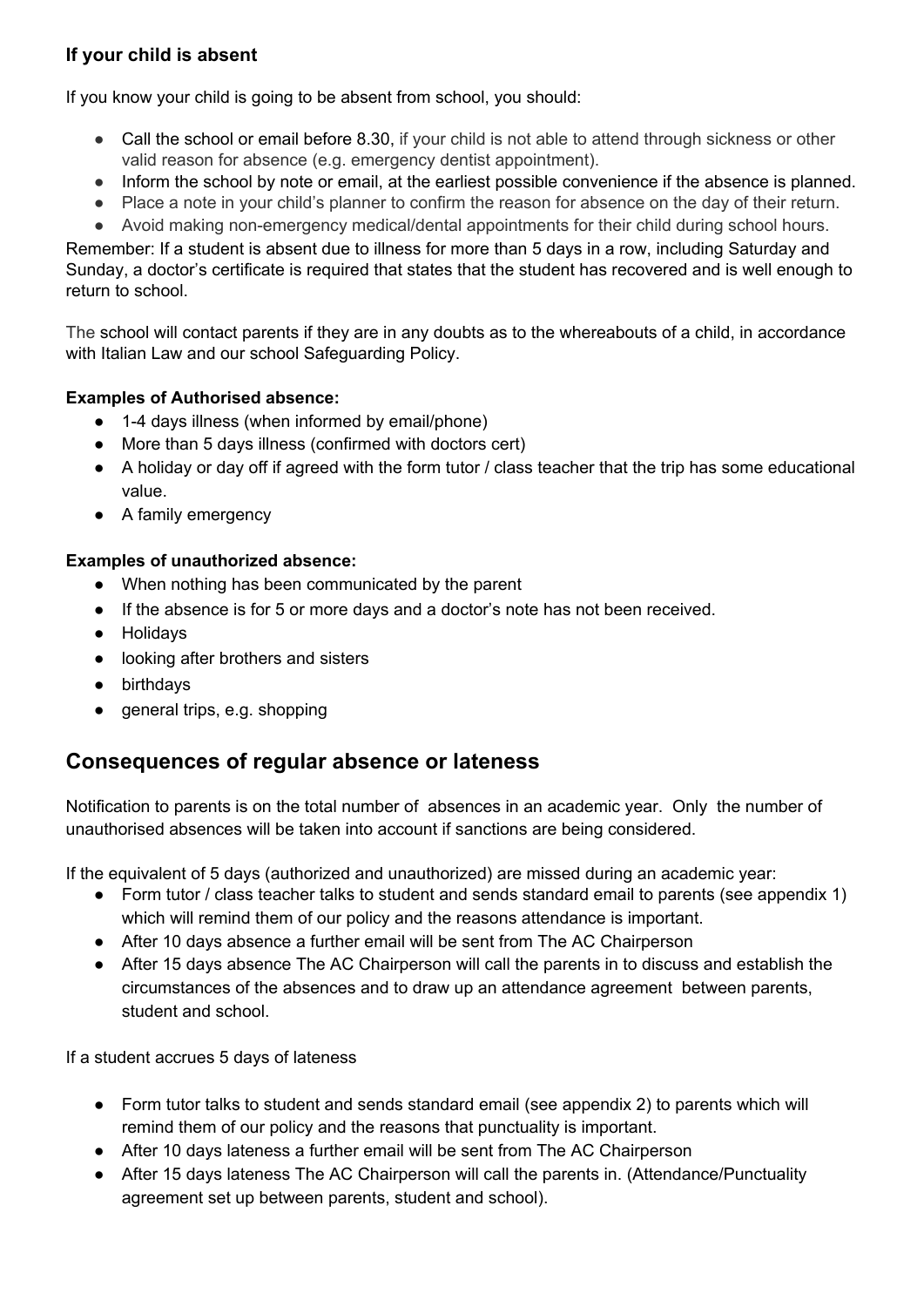### **Educational Need and Attendance**

- 1. The New School Rome's primary obligation is the education of its students.
- 2. The School must exercise reasonable responsiveness to accommodate a wide range of student needs in order to best support academic success.
- 3. If a student's unwillingness to attend school is caused by his or her limited academic success, The School will endeavour to provide reasonable alternatives or supports for those students at risk of not succeeding academically.

## **Discipline and Attendance**

- 1. The School has an obligation to provide a learning environment that is safe and orderly to support the academic success of all students. This means that The School must set reasonable expectations for student behaviour, including school attendance, and may impose reasonable sanctions when those expectations are not met.
- 2. For a secondary student, failure to attend school may be considered behaviour that is subject to disciplinary sanctions. For students less than 16 years of age and their parents, school attendance is a legal obligation. Teachers and other school staff who must accommodate unnecessarily absent students may have less time to respond to the needs of students who are more regular in their school attendance.
- 3. Students should not be subject to sanctions for failure to attend school if lack of attendance is beyond the control of the student. Some absences should be excused without disciplinary penalty. Illness, school-sponsored trips, or "unavoidable" occurrences (bereavement, family emergencies, legal appointments) would be examples of excused absences. It is also reasonable to require a doctor's verification of the illness in some circumstances. It is not reasonable to do so in every case and will be at the discretion of the Tutor.
- 4. The School may define by policy what are authorised and unauthorised absences. The determination of whether an absence is authorised is made by the school, not by the parent.
- 5. Authorised and unauthorised absences should not be combined for the imposition of sanctions under the attendance policy.
- 6. Absences should not include classes missed because of attendance at a school trip or activity.
- 7. The New School Rome Attendance Policy Document should provide reasonable flexibility in the administration of disciplinary action. Tutors should be given and are expected to use judgement in the determination of authorised versus unauthorised absences and also in the imposition of a range of sanctions for lack of attendance.

## **Relationships between Attendance and Grades**

- 1. Significant lack of attendance in a course of study might reasonably be expected to negatively affect academic performance which would negatively affect a student's grade in that course.
- 2. Grade reductions may result from absences in the following situations:
	- a. Failure to attend catch-up sessions as assigned for the completion of catch-up work.
	- b. If rewards for attendance and participation are given, the denial of those points or percentages for absenteeism is a reasonable practice.
	- c. Additional work may be assigned to make amends for class time lost due to absences. However, the failure to complete make-up assignments satisfactorily within a reasonable time is a separate act and constitutes grounds for disciplinary action.
- 3. Research shows that pupils who attend school regularly are more likely to do well in the future. Regular attendance helps children to realise responsibility, develop resilience and grow in confidence. Further research has shown
	- a. 73% of students with or above 95% annual school attendance achieve  $A^*$  C passes in all examinations <sub>(Ofsted, 2014)</sub>.